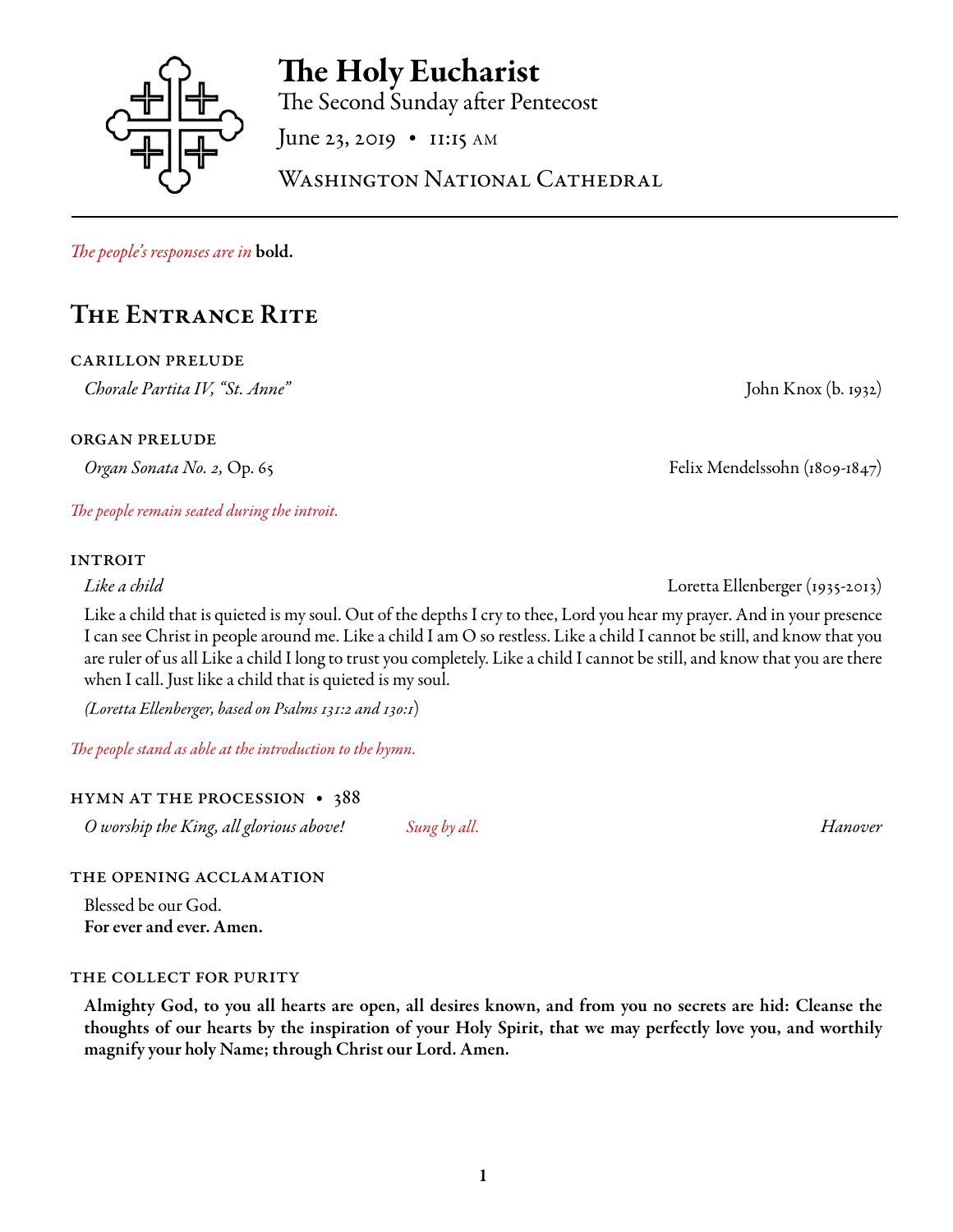

# THE WORD OF GOD

#### the collect for the second sunday after pentecost

The Lord be with you. And also with you. Let us pray.

O Lord, make us have perpetual love and reverence for your holy Name, for you never fail to help and govern those whom you have set upon the sure foundation of your loving-kindness; through Jesus Christ our Lord, who lives and reigns with you and the Holy Spirit, one God, for ever and ever. Amen.

#### *The people are seated.*

#### the first reading Isaiah 65:1-9

I was ready to be sought out by those who did not ask, to be found by those who did not seek me. I said, "Here I am, here I am," to a nation that did not call on my name. I held out my hands all day long to a rebellious people, who walk in a way that is not good, following their own devices; a people who provoke me to my face continually, sacrificing in gardens and offering incense on bricks; who sit inside tombs, and spend the night in secret places; who eat swine's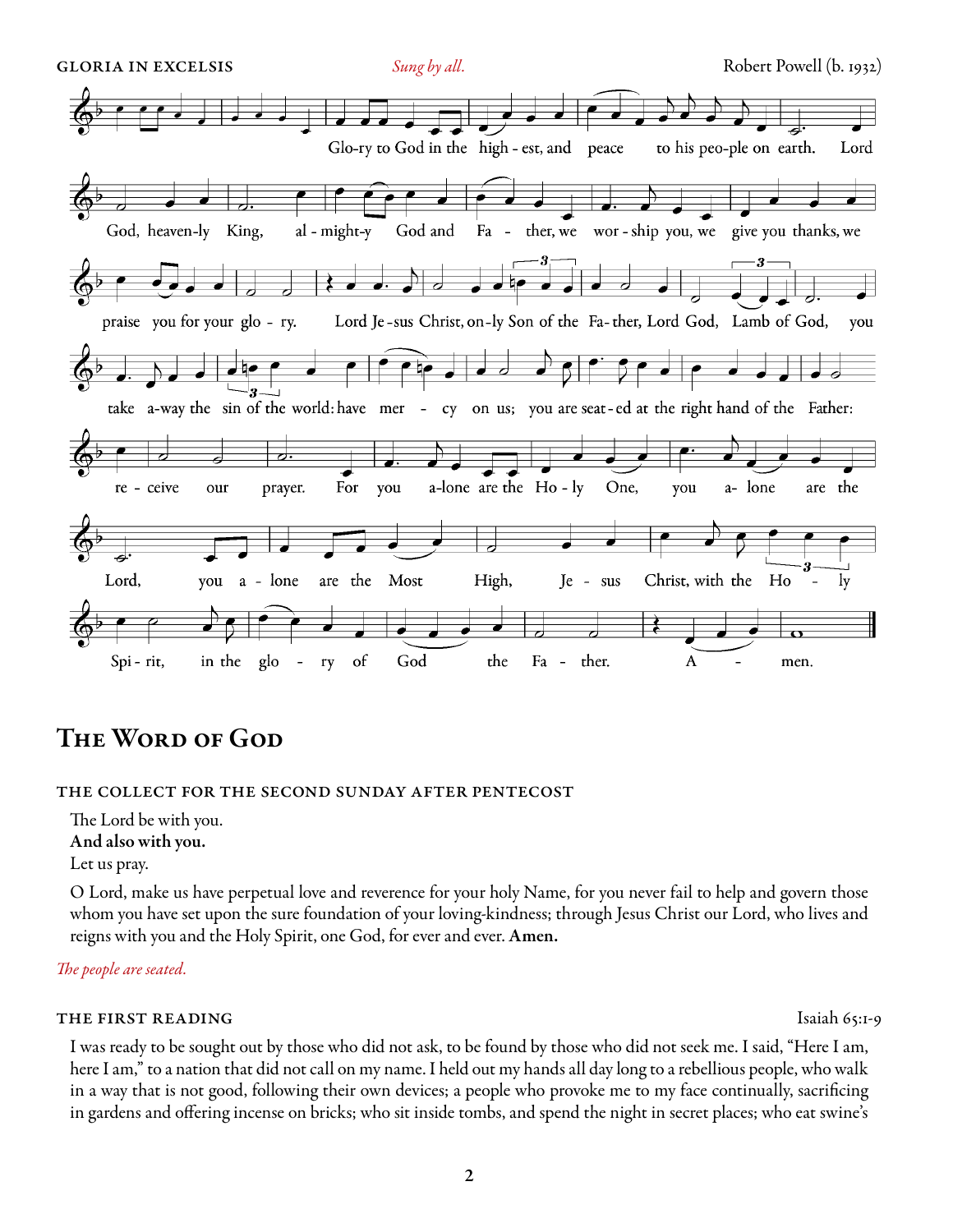flesh, with broth of abominable things in their vessels; who say, "Keep to yourself, do not come near me, for I am too holy for you." These are a smoke in my nostrils, a fire that burns all day long. See, it is written before me: I will not keep silent, but I will repay; I will indeed repay into their laps their iniquities and their ancestors' iniquities together, says the Lord; because they offered incense on the mountains and reviled me on the hills, I will measure into their laps full payment for their actions. Thus says the Lord As the wine is found in the cluster, and they say, "Do not destroy it, for there is a blessing in it," so I will do for my servants' sake, and not destroy them all. I will bring forth descendants from Jacob, and from Judah inheritors of my mountains; my chosen shall inherit it, and my servants shall settle there.

The Word of the Lord. Thanks be to God.

*The choir introduces the antiphon; then all repeat.*

psalm 22:18-27 chant: Henry Smart (1813-1879)



### *The choir sings the psalm.*

Be not far away, O Lord; you are my strength; hasten to help me.

Save me from the sword, my life from the power of the dog.

Save me from the lion's mouth, my wretched body from the horns of wild bulls.

- I will declare your Name to my brethren; in the midst of the congregation I will praise you.
- Praise the Lord, you that fear him; stand in awe of him, O offspring of Israel; all you of Jacob's line, give glory.

For he does not despise nor abhor the poor in their poverty; neither does he hide his face from them;

but when they cry to him he hears them.

My praise is of him in the great assembly; I will perform my vows in the presence of those who worship him. The poor shall eat and be satisfied, and those who seek the Lord shall praise him: "May your heart live for ever!" All the ends of the earth shall remember and turn to the Lord, and all the families of the nations shall bow before him. For kingship belongs to the Lord; he rules over the nations.

*All repeat the antiphon.* 

#### THE SECOND READING Galatians 3:23-29

Now before faith came, we were imprisoned and guarded under the law until faith would be revealed. Therefore the law was our disciplinarian until Christ came, so that we might be justified by faith. But now that faith has come, we are no longer subject to a disciplinarian, for in Christ Jesus you are all children of God through faith. As many of you as were baptized into Christ have clothed yourselves with Christ. There is no longer Jew or Greek, there is no longer slave or free, there is no longer male and female; for all of you are one in Christ Jesus. And if you belong to Christ, then you are Abraham's offspring, heirs according to the promise.

The Word of the Lord. Thanks be to God.

*The people stand as able at the introduction to the hymn.*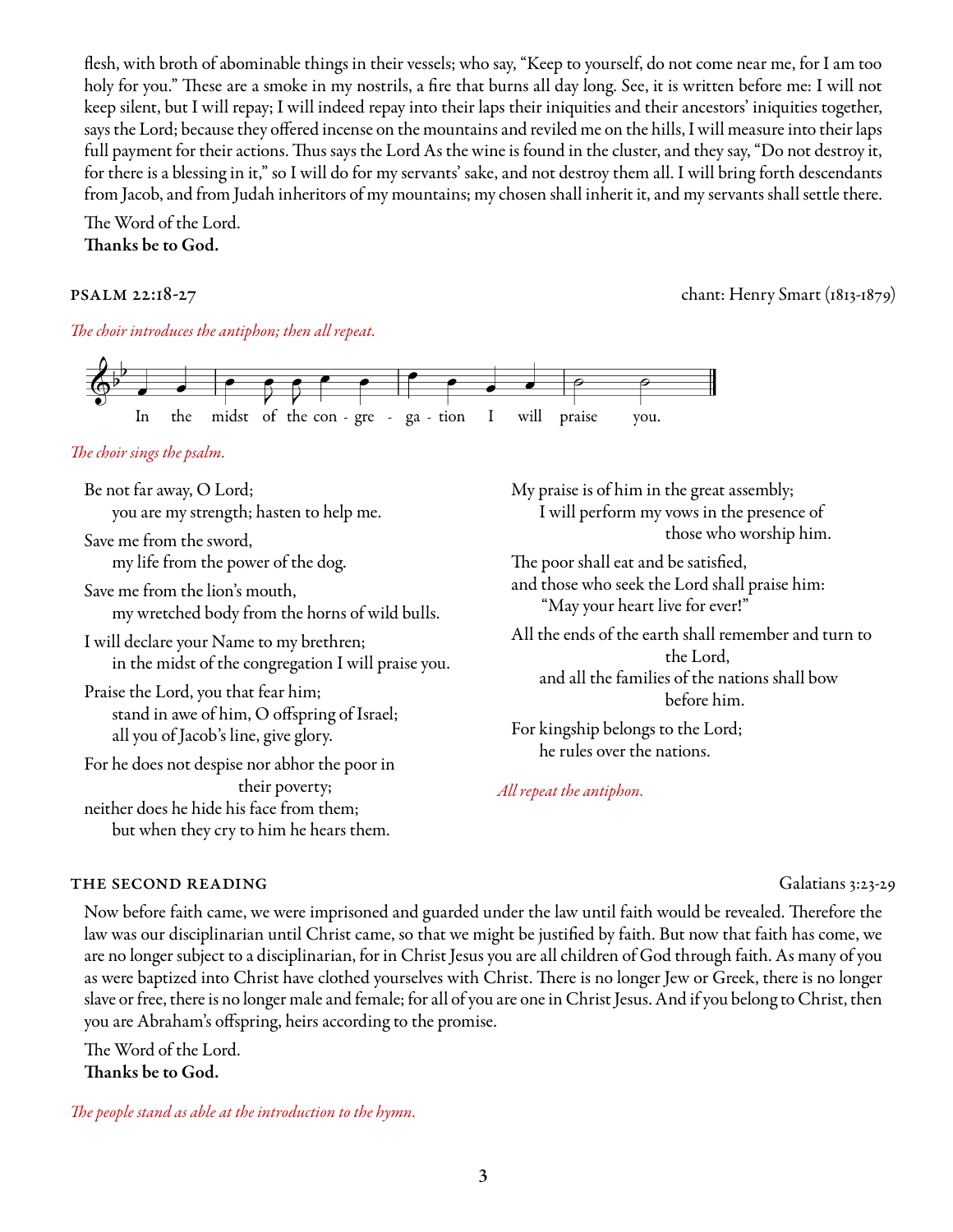#### hymn at the sequence • 529

*In Christ there is no East or West Sung by all. McKee* 

#### the holy gospel Luke 8:26-39

The Holy Gospel of our Lord Jesus Christ according to Luke. Glory to you, Lord Christ.

Jesus and his disciples arrived at the country of the Gerasenes, which is opposite Galilee. As he stepped out on land, a man of the city who had demons met him. For a long time he had worn no clothes, and he did not live in a house but in the tombs. When he saw Jesus, he fell down before him and shouted at the top of his voice, "What have you to do with me, Jesus, Son of the Most High God? I beg you, do not torment me"—for Jesus had commanded the unclean spirit to come out of the man. (For many times it had seized him; he was kept under guard and bound with chains and shackles, but he would break the bonds and be driven by the demon into the wilds.) Jesus then asked him, "What is your name?" He said, "Legion"; for many demons had entered him. They begged him not to order them to go back into the abyss.

Now there on the hillside a large herd of swine was feeding; and the demons begged Jesus to let them enter these. So he gave them permission. Then the demons came out of the man and entered the swine, and the herd rushed down the steep bank into the lake and was drowned.

When the swineherds saw what had happened, they ran off and told it in the city and in the country. Then people came out to see what had happened, and when they came to Jesus, they found the man from whom the demons had gone sitting at the feet of Jesus, clothed and in his right mind. And they were afraid. Those who had seen it told them how the one who had been possessed by demons had been healed. Then all the people of the surrounding country of the Gerasenes asked Jesus to leave them; for they were seized with great fear. So he got into the boat and returned. The man from whom the demons had gone begged that he might be with him; but Jesus sent him away, saying, "Return to your home, and declare how much God has done for you." So he went away, proclaiming throughout the city how much Jesus had done for him.

The Gospel of the Lord. Praise to you, Lord Christ.

*The people are seated at the invitation of the preacher.*

### the sermon The Reverend Canon Rosemarie Logan Duncan

*The people stand as able.* 

#### the nicene creed

We believe in one God, the Father, the Almighty, maker of heaven and earth, of all that is, seen and unseen.

- We believe in one Lord, Jesus Christ, the only Son of God, eternally begotten of the Father, God from God, Light from Light, true God from true God, begotten, not made, of one Being with the Father. Through him all things were made. For us and for our salvation, he came down from heaven: by the power of the Holy Spirit he became incarnate from the Virgin Mary, and was made man. For our sake he was crucified under Pontius Pilate; he suffered death and was buried. On the third day he rose again in accordance with the Scriptures; he ascended into heaven and is seated at the right hand of the Father. He will come again in glory to judge the living and the dead, and his kingdom will have no end.
- We believe in the Holy Spirit, the Lord, the giver of life, who proceeds from the Father and the Son. With the Father and the Son he is worshiped and glorified. He has spoken through the Prophets. We believe in one holy catholic and apostolic Church. We acknowledge one baptism for the forgiveness of sins. We look for the resurrection of the dead, and the life of the world to come. Amen.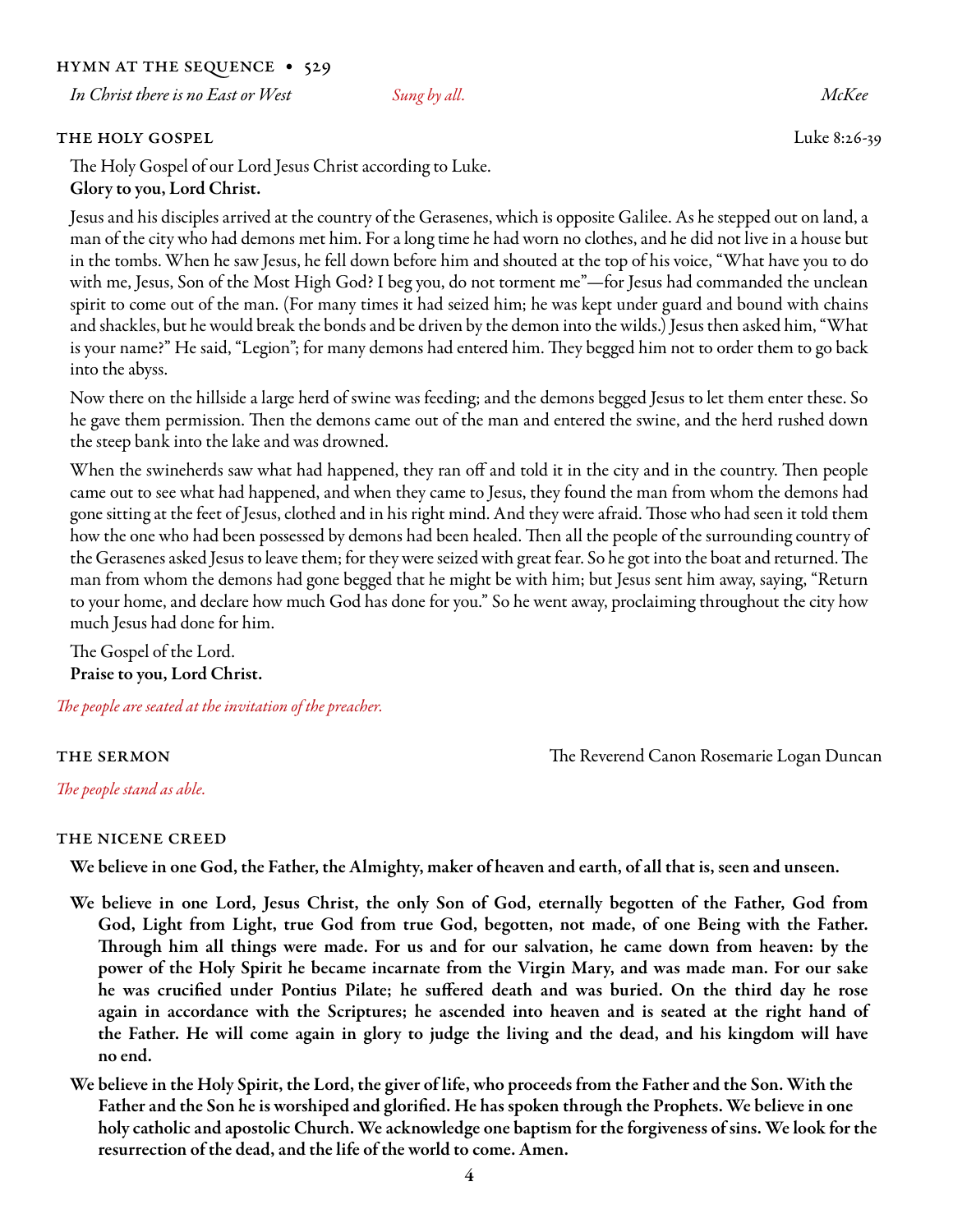#### the prayers of the people

#### *After each intercession,*

Let us pray, Have mercy, O God.

*The presider prays the concluding collect, and the people respond,* Amen.

# the confession *&* absolution

Most merciful God, we confess that we have sinned against you in thought, word, and deed, by what we have done, and by what we have left undone. We have not loved you with our whole heart; we have not loved our neighbors as ourselves. We are truly sorry and we humbly repent. For the sake of your Son Jesus Christ, have mercy on us and forgive us; that we may delight in your will, and walk in your ways, to the glory of your Name. Amen.

*The presider offers absolution and the people respond,* Amen.

#### THE PEACE

The peace of the Lord be always with you. And also with you.

*The people greet one another with a sign of God's peace and are then seated.*

### the offertory

*An offering is received to support the Cathedral's ministry of sharing God's love with the world.*

*The altar is prepared for Holy Communion.*

#### anthem at the offertory

The Lord hath created medicines out of the earth; and he that is wise will not abhor them. And he hath giv'n men skill, that he might be honored in his marvellous works. My son, in thy sickness leave off from sin; and order they hands aright, and cleanse thy heart from all wickedness.

Strengthen ye the weak hands, and confirm the feeble knees. Say to them that are of a fearful heart, be strong, fear not; behold your God will come; he will save you. Then shall the eyes of the blind be opened, and the ears of the deaf shall be unstopped. Then shall the lame man leap as an hart, and the tongue of the dumb shall sing; for in the wilderness shall waters break out, and streams in the desert. The wilderness and the solitary place shall be glad for them, and the desert shall rejoice, and blossom as the rose. It shall blossom abundantly, and rejoice with joy and singing; the glory of Lebanon shall be given unto it, the excellency of Carmel and Sharon, they shall see the glory of the Lord and the excellency of our God.

O Savior, Savior of the world, who by thy Cross and precious Blood hast redeemed us. Save us, save us and help us, we humbly beseech thee, O Lord, we humbly beseech thee, O Lord.

*(Ecclesiasticus 38:4, 6, 9-10, 12; Isaiah 35:1-6; The Book of Common Prayer)*

*The people stand as able at the introduction to the hymn.* 

# *Strengthen ye the weak hands* William H. Harris (1883-1973)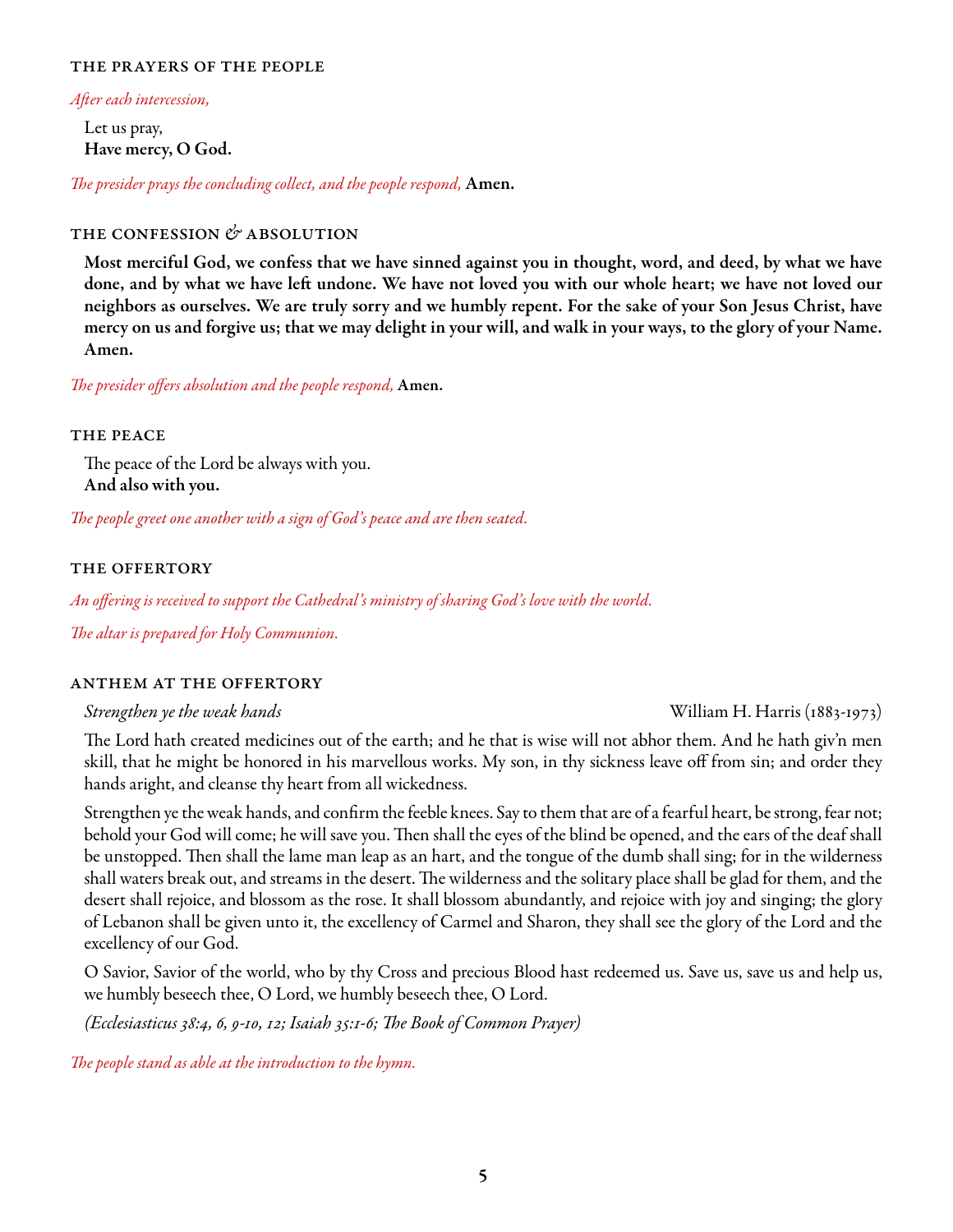#### hymn at the presentation



# The Holy Communion

### the great thanksgiving

The Lord be with you. And also with you. Lift up your hearts. We lift them to the Lord. Let us give thanks to the Lord our God. It is right to give our thanks and praise.

All thanks and praise are yours at all times and in all places, our true and loving God; through Jesus Christ, your eternal Word, the Wisdom from on high by whom you created all things. You laid the foundations of the world and enclosed the sea when it burst out from the womb; You brought forth all creatures of the earth and gave breath to humankind.

Wondrous are you, Holy One of Blessing, all you create is a sign of hope for our journey; And so as the morning stars sing your praises we join the heavenly beings and all creation as we shout with joy:

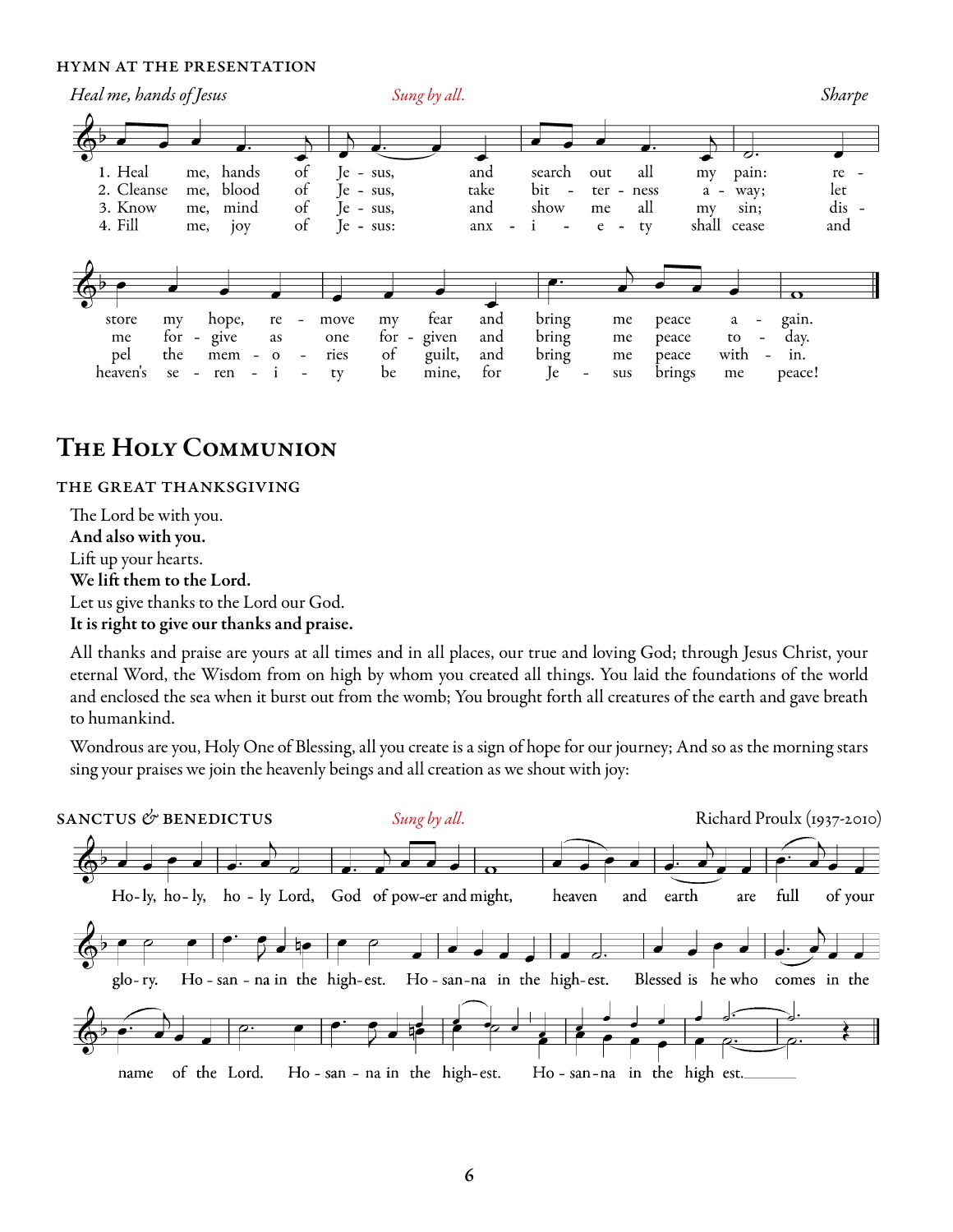Glory and honor are yours, Creator of all, your Word has never been silent; you called a people to yourself, as a light to the nations, you delivered them from bondage and led them to a land of promise. Of your grace, you gave Jesus to be human, to share our life, to proclaim the coming of your holy reign and give himself for us, a fragrant offering. Through Jesus Christ our Redeemer, you have freed us from sin, brought us into your life, reconciled us to you, and restored us to the glory you intend for us.

We thank you that on the night before he died for us Jesus took bread, and when he had given thanks to you, he broke it, gave it to his friends and said: "Take, eat, this is my Body, broken for you. Do this for the remembrance of me." After supper Jesus took the cup of wine, said the blessing, gave it to his friends and said: "Drink this, all of you: this cup is the new Covenant in my Blood, poured out for you and for all for the forgiveness of sin. Do this for the remembrance of me." And so, remembering all that was done for us: the cross, the tomb, the resurrection and ascension, longing for Christ's coming in glory, and presenting to you these gifts your earth has formed and human hands have made, we acclaim you, O Christ:

Dying, you destroyed our death. Rising, you restored our life. Christ Jesus, come in glory!

Send your Holy Spirit upon us and upon these gifts of bread and wine that they may be to us the Body and Blood of your Christ. Grant that we, burning with your Spirit's power, may be a people of hope, justice and love.

Giver of Life, draw us together in the Body of Christ, and in the fullness of time gather us with blessed Saint Peter and Saint Paul, our patrons, and all your people into the joy of our true eternal home.

Through Christ and with Christ and in Christ, by the inspiration of your Holy Spirit, we worship you our God and Creator in voices of unending praise.

Blessed are you now and for ever. AMEN.

## the lord's prayer

Notre Père…, Padre nuestro…, Vater unser…,

Our Father, who art in heaven, hallowed be thy Name, thy kingdom come, thy will be done, on earth as it is in heaven. Give us this day our daily bread. And forgive us our trespasses, as we forgive those who trespass against us. And lead us not into temptation, but deliver us from evil. For thine is the kingdom, and the power, and the glory, for ever and ever. Amen.

# the breaking of the bread *&* the fraction anthem

# *The presider breaks the bread in silence.*